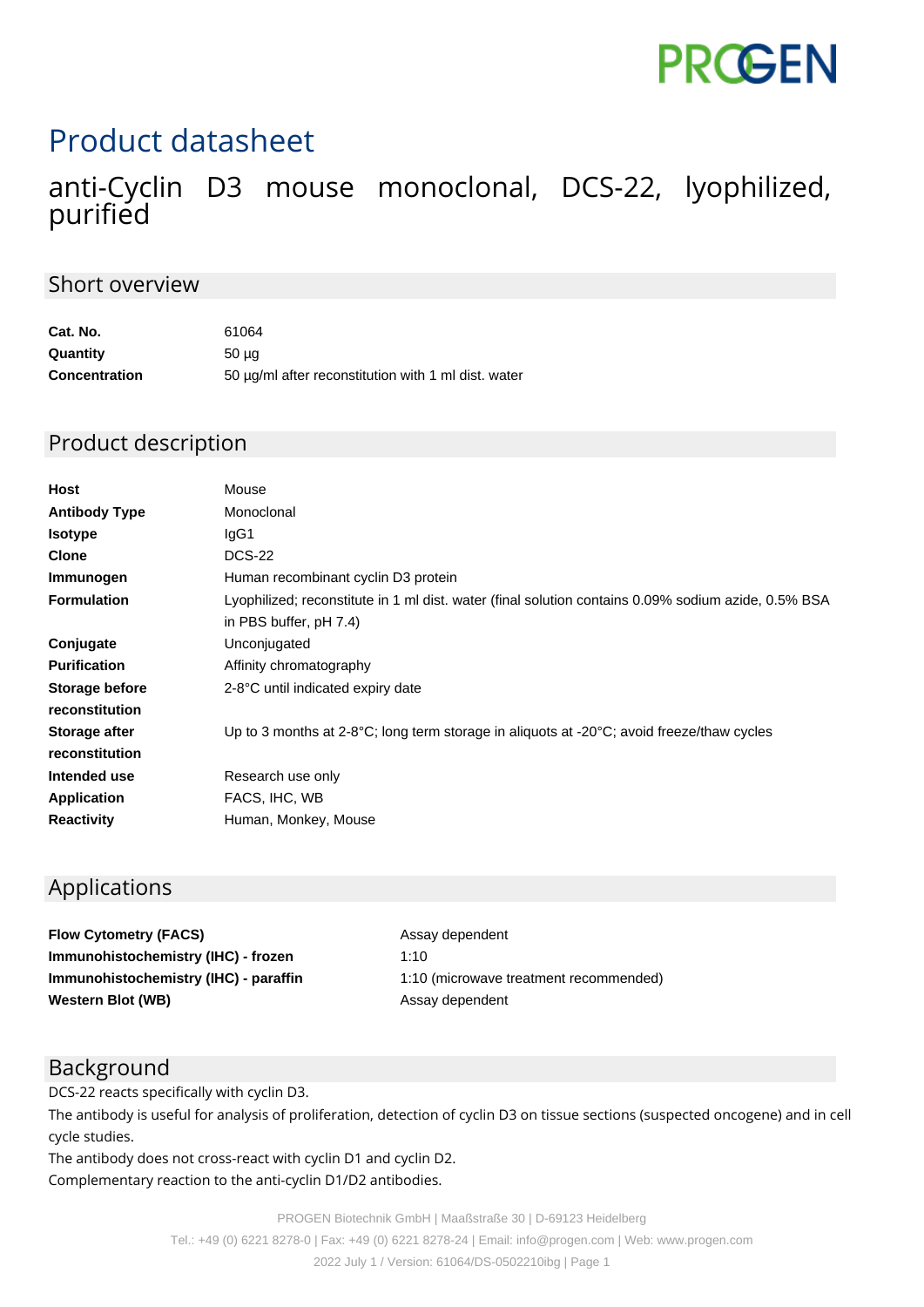## Product images



anti-Cyclin D3 mouse monoclonal, DCS-22, lyophilized, purified